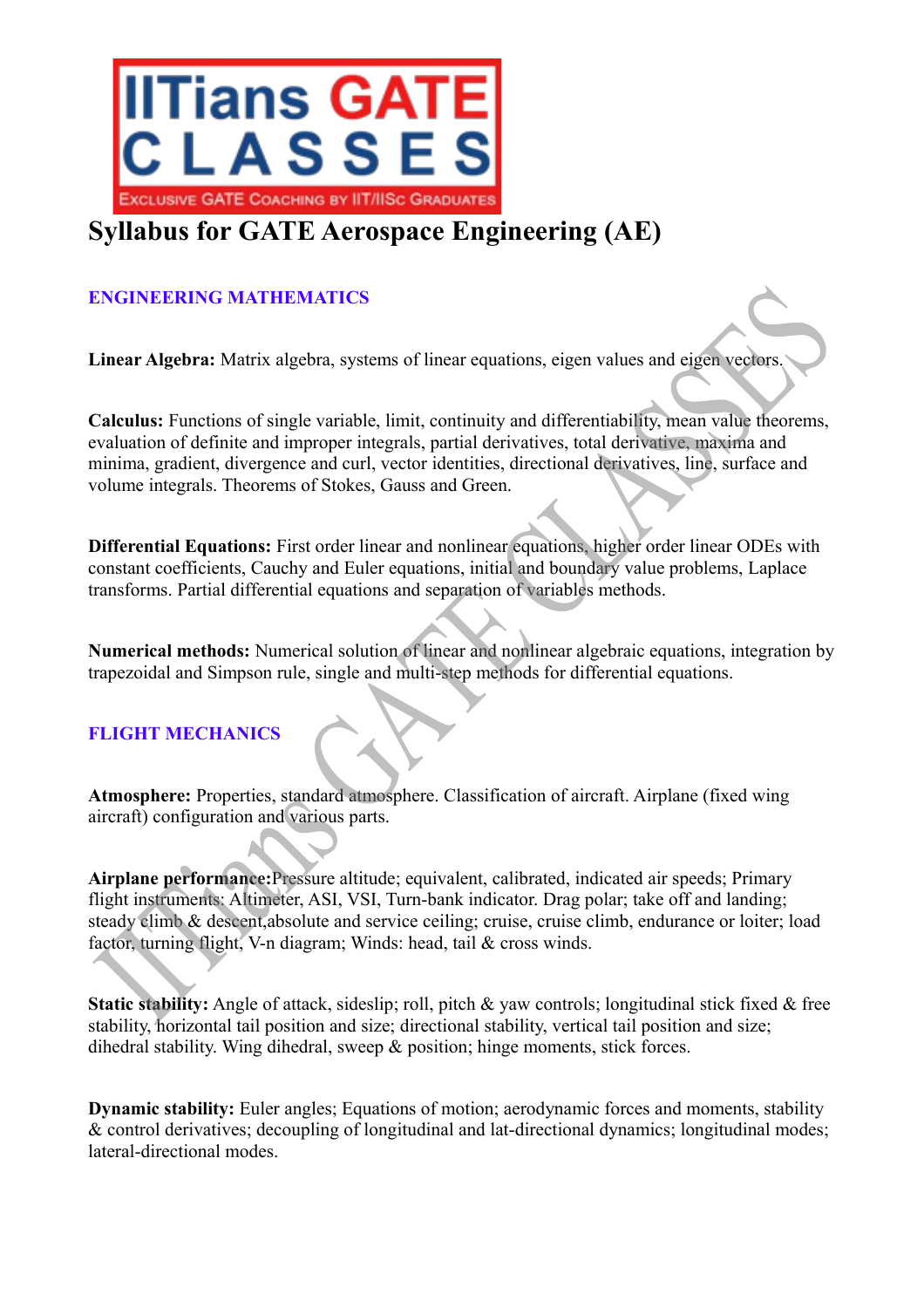

## **SPACE DYNAMICS**

Central force motion, determination of trajectory and orbital period in simple cases. Orbit transfer, in-plane and out-of-plane. Elements of rocket motor performance.

## **AERODYNAMICS**

**Basic Fluid Mechanics:** Incompressible irrotational flow, Helmholtz and Kelvin theorem, singularities and superposition, viscous flows, boundary layer on a flat plate.

**Airfoils and wings:** Classification of airfoils, aerodynamic characteristics, high lift devices, Kutta Joukowski theorem; lift generation; thin airfoil theory; wing theory; induced drag; qualitative treatment of low aspect ratio wings.

**Viscous Flows:** Flow separation, introduction to turbulence, transition, structure of a turbulent boundary layer.

**Compressible Flows:** Dynamics and Thermodynamics of I-D flow, isentropic flow, normal shock, oblique shock, Prandtl-Meyer flow, flow in nozzles and diffusers, inviscid flow in a c-d nozzle, flow in diffusers. subsonic and supersonic airfoils, compressibility effects on lift and drag, critical and drag divergence Mach number, wave drag.

**Wind Tunnel Testing:** Measurement and visualisation techniques.

# **STRUCTURES**

**Stress and Strain:** Equations of equilibrium, constitutive law, strain-displacement relationship, compatibility equations, plane stress and strain, Airy's stress function.

**Flight Vehicle Structures:** Characteristics of aircraft structures and materials, torsion, bending and flexural shear. Flexural shear flow in thin-walled sections. Buckling. Failure theories. Loads on aircraft.

**Structural Dynamics:** Free and forced vibration of discrete systems. Damping and resonance. Dynamics of continuous systems.